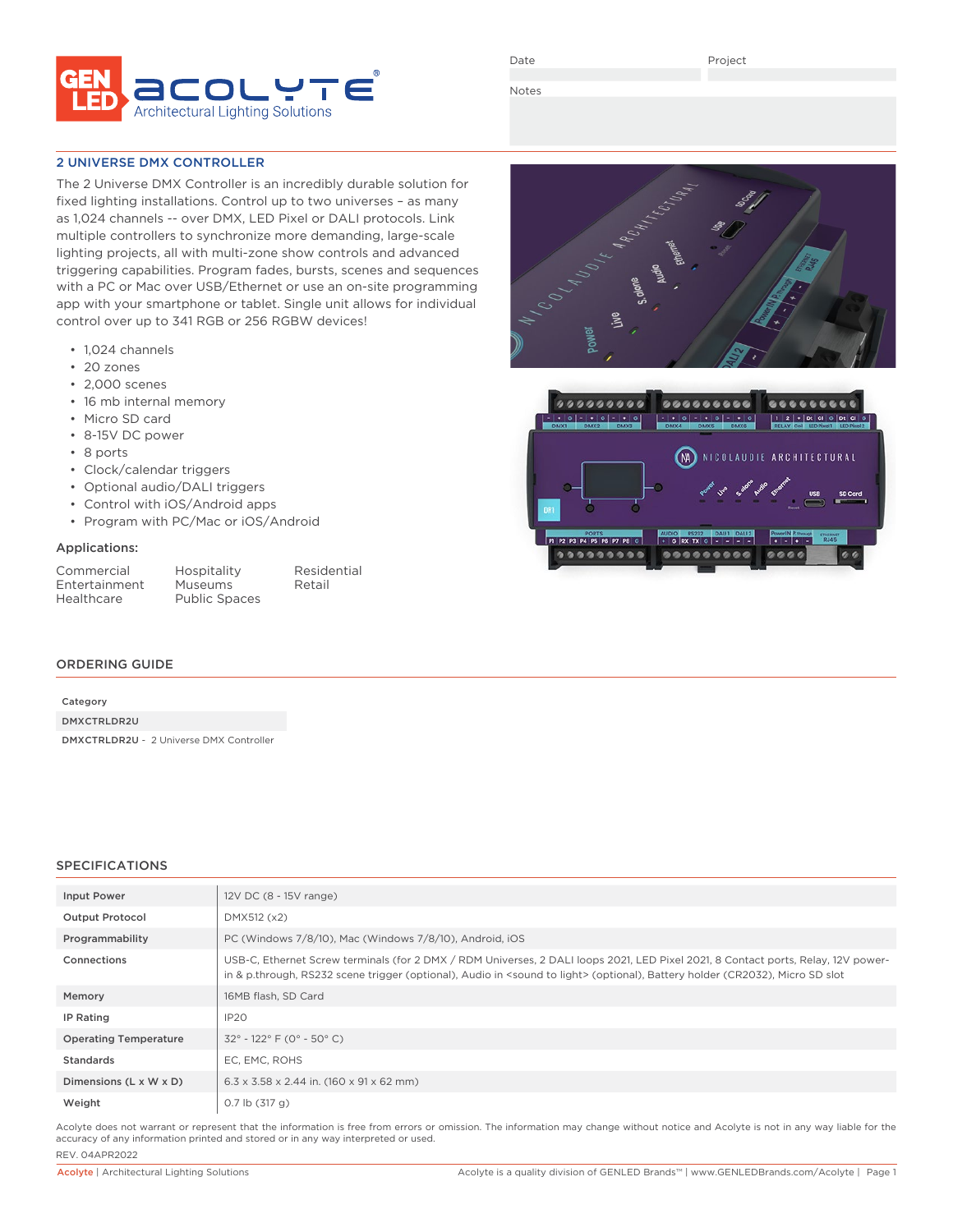

**CONNECTIONS** 

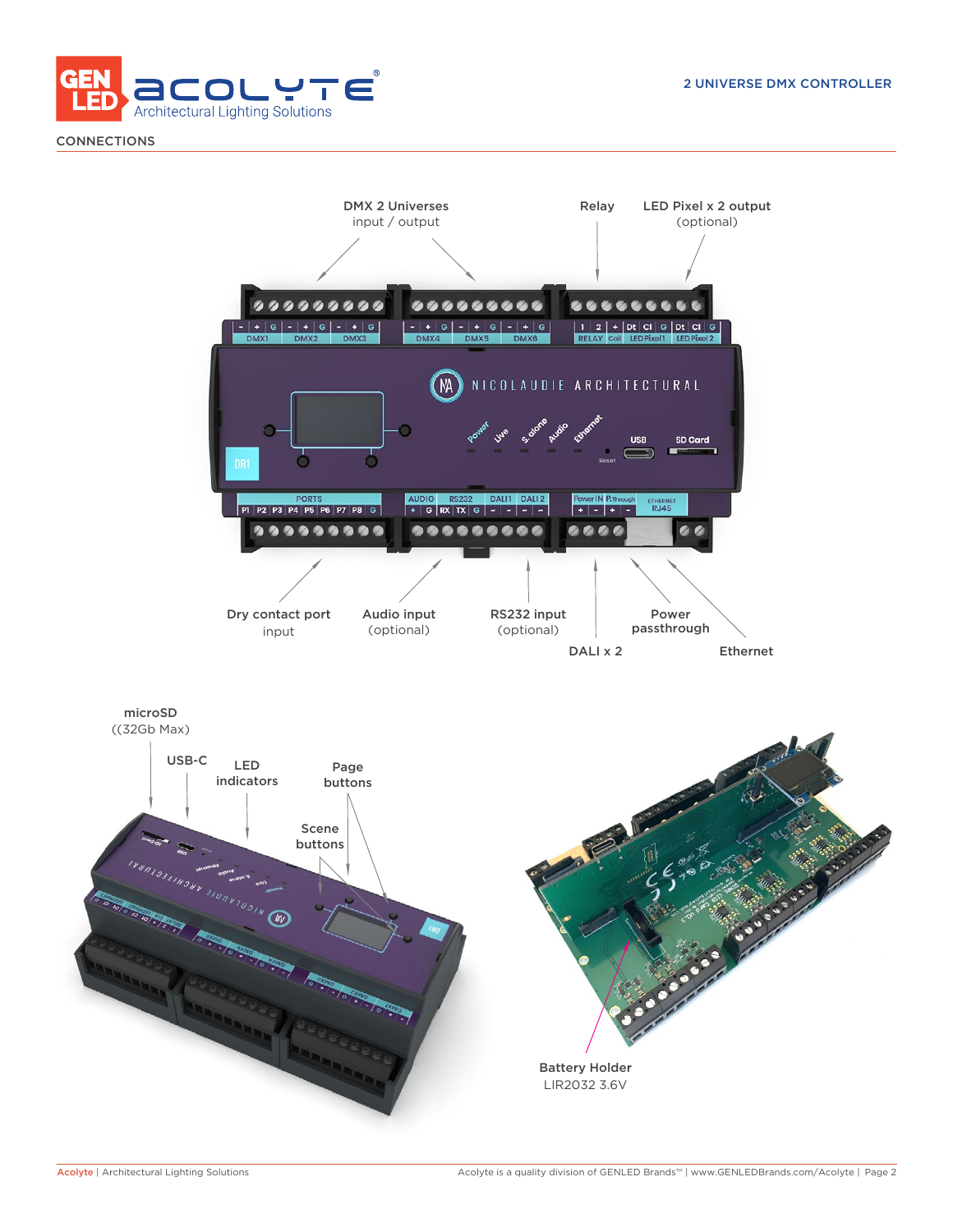

## INSTALLATION / SETTINGS

## **Easy Installation**

### 1. Mount a DIN Rail or DIN Rail Encloser against a wall

## 2. Connect the wires

POWER: Connect 12V DC ACDC supply. The 2 Universe DMX Controller can accept 8v-15v.

Be sure to not invert the + and the ground.

DMX: Connect the DMX cables from one of the 6 universes to the lighting receivers.

## 3. Clip the 2 Universe DMX Controller onto the DIN RAIL

On the back of the interface housing is a channel designed to accept a DIN Rail with a black plastic clip which secures the interface. To mount: Slide the mounting teeth behind the top of the rail and then rotate downwards to engage the clip.

To dismount: At the lower edge of the interface you will see a plastic clip. Pull this down to release interface from the rail.



# **Setting up the controller**

The controller can be programmed from a PC, Mac, iOS (Apple) or Android device using the software listed below. Refer to the corresponding software manual for more information. Firmware and settings can be updated using Hardware Manager (installed with PC/Mac programming software) or with Hardware Tools.

# **Windows / Mac Programming Software**

ESA Pro 2 - Multizone www.nicolaudie.com/esapro2.htm

ESA2 - Single Zone www.nicolaudie.com/esa2.htm

Hardware Manager - For Firmware, time/date Find this under Tools @ nicolaudie.com/download.htm

# **Apple iOS and Android Apps**

Arcolis - Search for 'Arcolis' on the Google Play Store and iOS App Store

Hardware Tools - Search for 'Hardware Tools' on the iOS App Store or on Google Play for Android devices.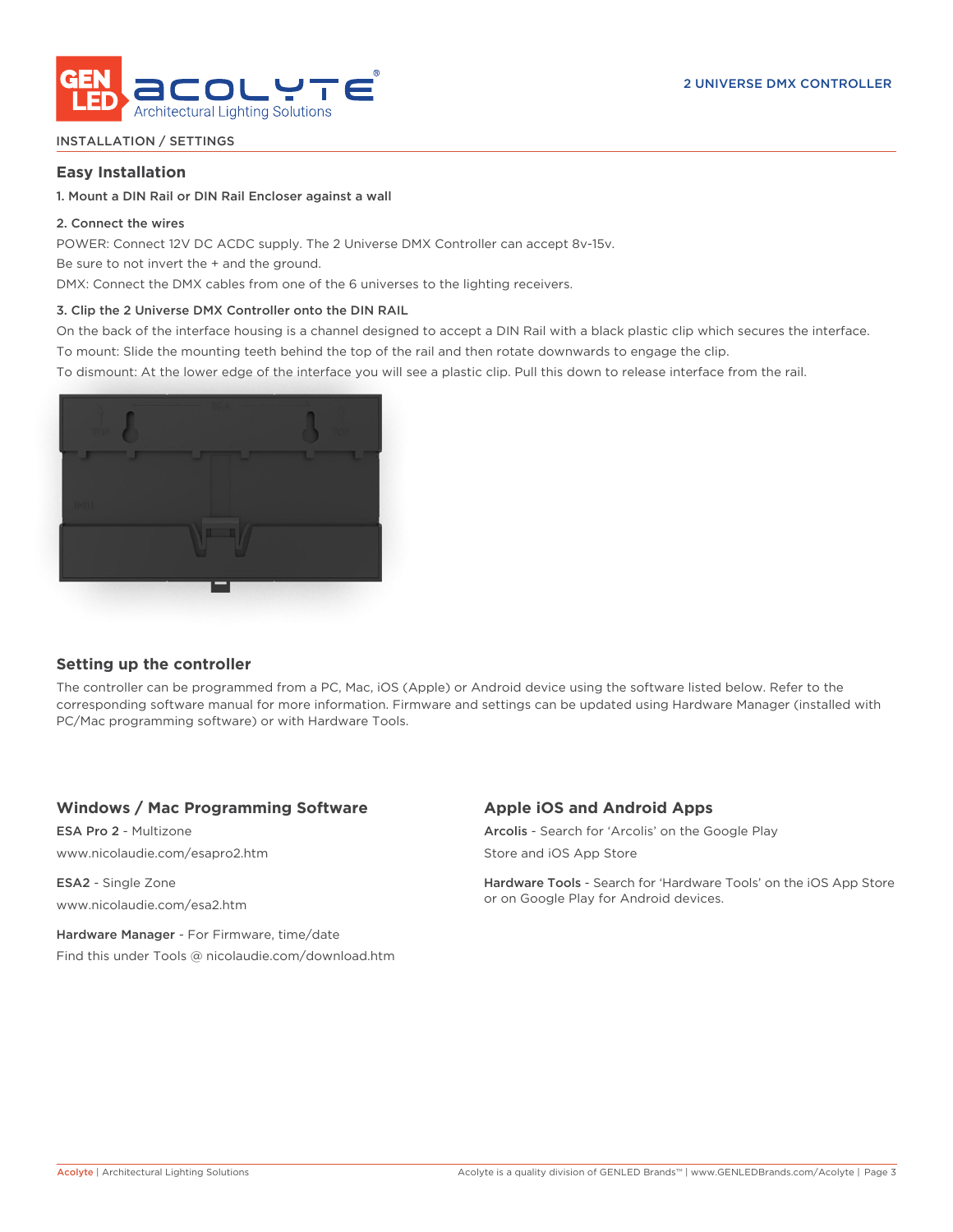

#### INSTALLATION / SETTINGS

# **Connections & Triggering**

# DMX512

Connect up to 2 DMX universes and 2,000 scenes for the 2 Universe DMX Controller. It is possible to buy extra DMX universes for the controller to reach the maximum number of channels.

## LED Indicators

- POWER: Orange LED is ON when the interface is powered.
- LIVE: Green LED is ON when software or an app communicates with the controller.
- S. ALONE: Red LED is ON when the controller runs in Stand Alone mode.
- AUDIO: White LED is FLASHING when the controller receives an audio signal.
- ETHERNET: Blue LED is FLASHING when the controller is connected to a local network.

#### Audio (optional)

It is possible to directly connect an analog audio source to the 2 Universe DMX Controller in order to trigger your lighting scenes with the beat of the music. Simply connect a line level signal to the controller.

The programming/configuration must be done with ESA Pro 2 software like any other TCA trigger. You can decide to make a scene jump from step to step according to the beat.

When an audio signal is received by the controller, the AUDIO LED (white) will flash.

#### Ports

- Use up to 8 external trigger ports (dry contacts).
- Connect G and P1 to start Port #1.
- Connect G and P2 to start Port #2, and so on.
- Ports can be programmed in your show file (TCA).

#### RS232 (optional)

Make a cable using the 3 pins: RX, TX and G (GND). Set the RS232 parameters to: 9600 bds 8 bits, no Parity, 2 Stop bits. Messages should be hexadecimal (i.e., 1=01, 255=FF etc.).

- To play a scene, send 4 bytes: 1 x y 255
- To stop a scene, send 4 bytes: 2 x y 255
- To pause a scene, send 4 bytes: 3 x y 255
- To release a pause, send 4 bytes: 4 x y 255
- To reset a scene, send 4 bytes: 5 x y 255
- When (y)=0, (x) can be set between 0 and 255.
- To stop scene 145, send the command: 2 145 0 255

When (y)=1, (x) can be set between 0 and 243 to trigger scenes 256-499.

- To play scene 300, send the command: 1 44 1 255

A page can contain 1 to 2,000 scenes as long as the total number on all pages does not exceed 2,000. The index of a scene can be found by looking in the file /show1/show\_map.xml after writing a scene.

General examples: 0x01 0x02 0x00 0xFF to call scene 2. 0x01 0x05 0x00 0xFF to call scene 5. 0x01 0x10 0x05 0xFF to call scene 1296.

### **Hardware Settings Display**

It is possible to display most of the controller settings from the device screen. Simply press and hold the 2 zone buttons for 2 seconds to display the settings. You can then navigate with the scene buttons. Repeat the operation to leave the display mode. The most important settings can be visualized from the device display: date/time, firmware version, serial number, network settings, etc. It is also possible to visualize the controller performances (CPU, memory, etc.).

# **Log Management**

The 2 Universe DMX Controller offers the possibility to store activity logs on an SD Card or on a SysLog server. This option can be activated from the Hardware Manager program (Settings tab) and could be very helpful to service an installation. We recommend that you activate the SD Card option on demand only (debugging operation) to lower the SD Card access.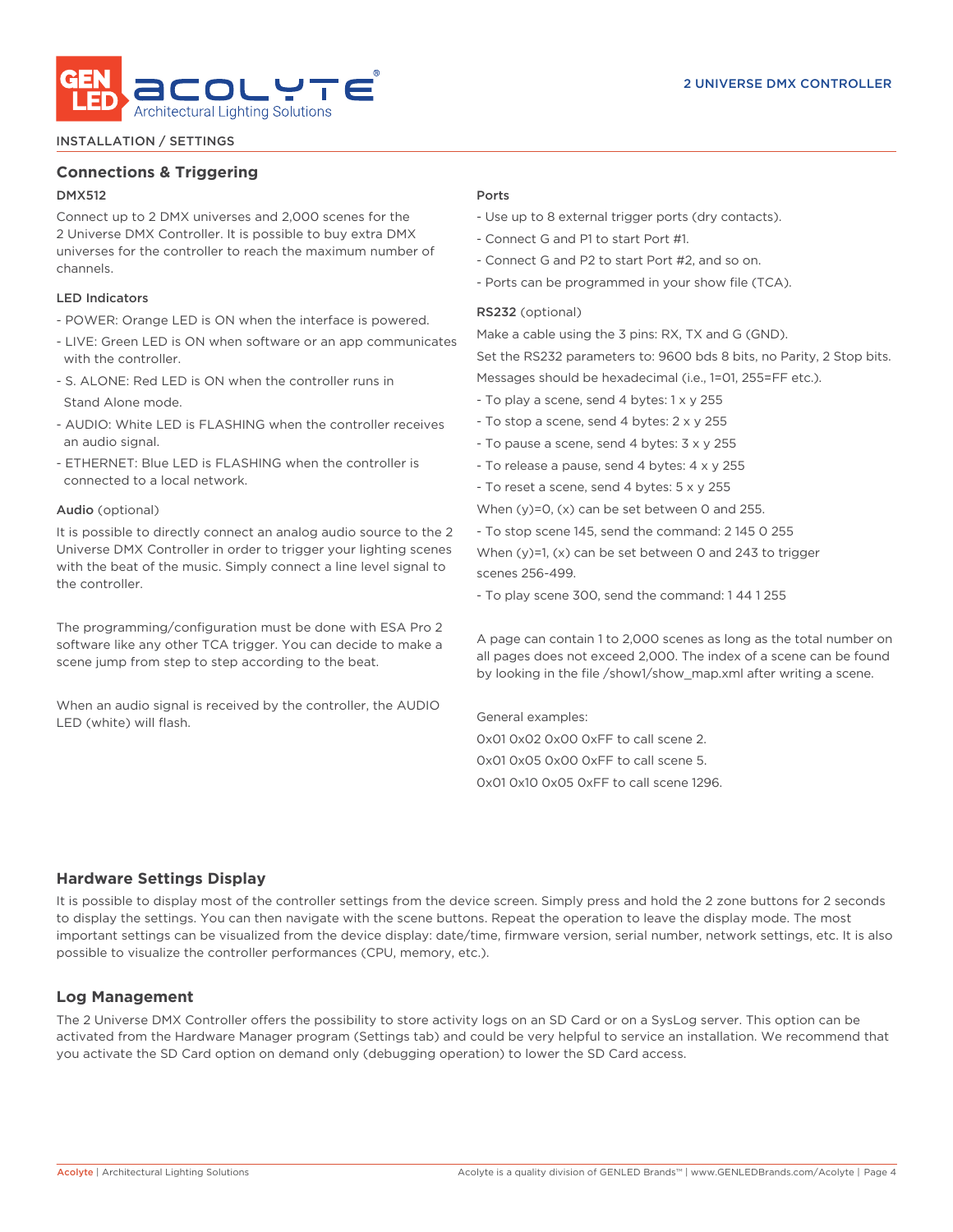

#### WIRING DIAGRAMS WITH RGBW ADDRESSABLE RIBBONLYTE

#### 1 DMX Universe consists of 128 addresses and 512 channels. (42 ft 8 in. of RibbonLyte)

If RibbonLyte is more than 16 feet 4 inches then DMX Opto Splitter will need to be introduced. Every individual run needs its own DMX Opto Splitter output.

#### WIRING OPTION 1



#### WIRING OPTION 2 (with DMX Opto Splitter)



| MAX LENGTH BETWEEN DRIVER & RIBBONLYTE AT FULL LOAD |      |        |      |        |            |        |      |        |                |        |      |        |      |        |                |               |
|-----------------------------------------------------|------|--------|------|--------|------------|--------|------|--------|----------------|--------|------|--------|------|--------|----------------|---------------|
| Wattages                                            | 40   |        | 60   |        | $96 + 100$ |        | 150  |        | 200            |        | 240  |        | 300  |        | 320            |               |
| Wire Gauge                                          | Feet | Meters | Feet | Meters | Feet       | Meters | Feet | Meters | Feet           | Meters | Feet | Meters | Feet | Meters | Feet           | <b>Meters</b> |
| <b>24 AWG</b>                                       | 14   | 4.27   | 9    | 2.74   | 5.5        | 1.68   | 3.75 | 1.14   | 2.75           | 0.84   | 2.25 | 0.69   | 1.75 | 0.53   | 1.75           | 0.53          |
| 22 AWG                                              | 22   | 6.71   | 14   | 4.27   | 9          | 2.74   | 5.75 | 1.75   | 4.5            | 1.37   | 3.5  | 1.07   | 2.75 | 0.84   | 2.75           | 0.84          |
| 20 AWG                                              | 35   | 10.67  | 23   | 7.01   | 14         | 4.27   | 9    | 2.74   | $\overline{7}$ | 2.13   | 5.75 | 1.75   | 4.5  | 1.37   | 4.25           | 1.30          |
| <b>18 AWG</b>                                       | 56   | 17.07  | 37   | 11.28  | 23         | 7.01   | 15   | 4.57   | 11             | 3.35   | 9    | 2.74   | 7.5  | 2.29   | $\overline{7}$ | 2.13          |
| <b>16 AWG</b>                                       | 90   | 27.44  | 60   | 18.29  | 37         | 11.28  | 24   | 7.32   | 18             | 5.49   | 15   | 4.57   | 12   | 3.66   | 11             | 3.35          |
| <b>14 AWG</b>                                       | 142  | 43.29  | 95   | 28.96  | 59         | 17.99  | 38   | 11.59  | 28             | 8.54   | 23   | 7.01   | 19   | 5.79   | 17             | 5.18          |
| 12 AWG                                              | 226  | 68.90  | 151  | 46.04  | 94         | 28.66  | 60   | 18.29  | 45             | 13.72  | 37   | 11.28  | 30   | 9.15   | 28             | 8.54          |
| 10 AWG                                              | 360  | 109.76 | 240  | 73.17  | 150        | 45.73  | 96   | 29.27  | 72             | 21.95  | 60   | 18.29  | 48   | 14.63  | 45             | 13.72         |
| 8 AWG                                               | 574  | 175.00 | 381  | 116.16 | 239        | 72.87  | 153  | 46.65  | 115            | 35.06  | 95   | 28.96  | 76   | 23.17  | 71             | 21.65         |